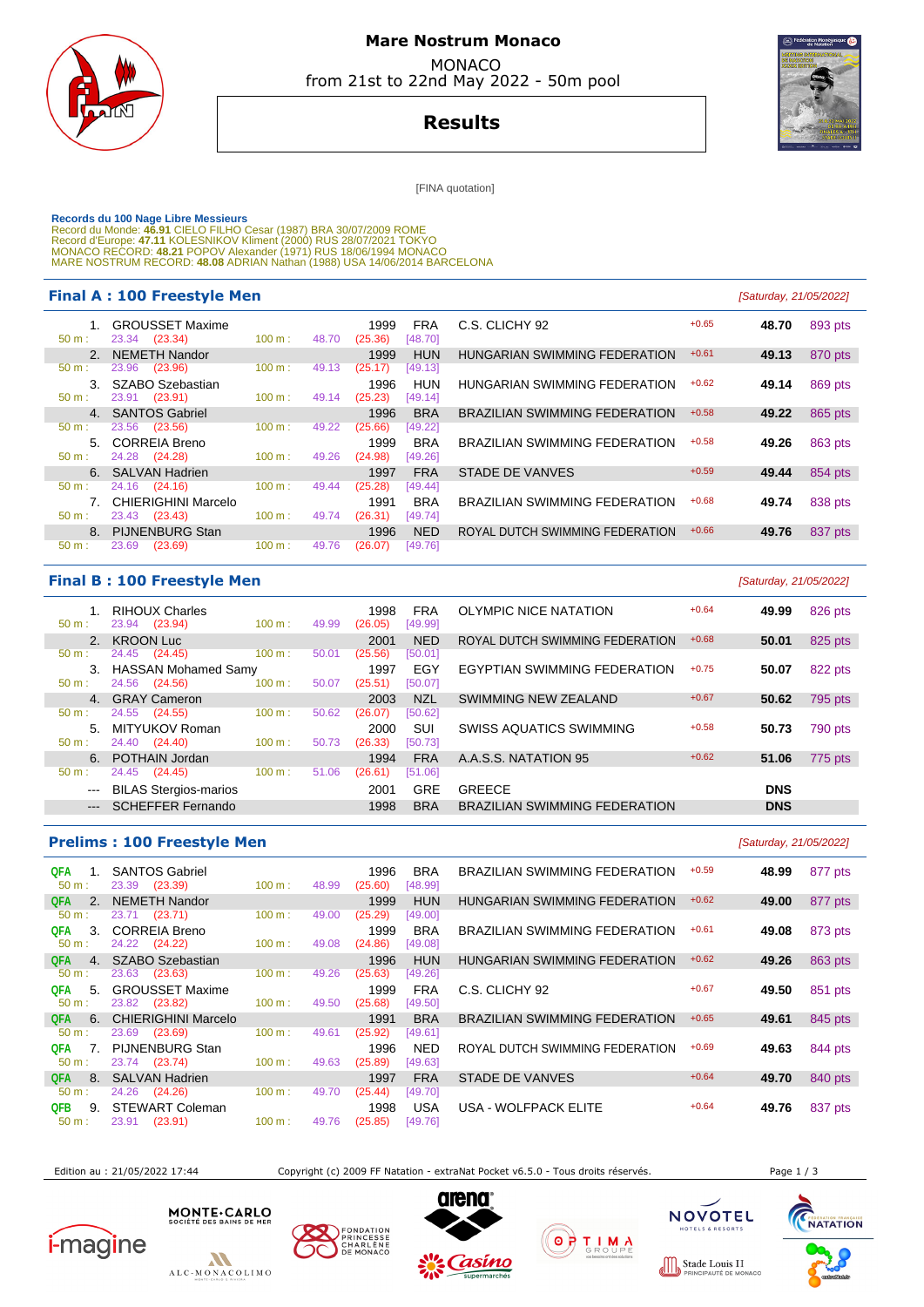

### **Mare Nostrum Monaco**  MONACO from 21st to 22nd May 2022 - 50m pool

**Results**



#### **(Next) Prelims : 100 Freestyle Men** [Saturday, 21/05/2022]

| <b>QFB</b><br>-10.<br>50 m: | <b>RIHOUX Charles</b><br>24.13<br>(24.13)      | 100 m:    | 49.85 | 1998<br>(25.72) | <b>FRA</b><br>[49.85] | <b>OLYMPIC NICE NATATION</b>         | $+0.68$ | 49.85 | 833 pts        |
|-----------------------------|------------------------------------------------|-----------|-------|-----------------|-----------------------|--------------------------------------|---------|-------|----------------|
| QFB<br>11.<br>50 m:         | MITYUKOV Roman<br>23.93<br>(23.93)             | 100 m:    | 49.88 | 2000<br>(25.95) | SUI<br>[49.88]        | SWISS AQUATICS SWIMMING              | $+0.57$ | 49.88 | 831 pts        |
| <b>QFB</b>                  | 11. SATES Matthew                              |           |       | 2003            | <b>RSA</b>            | <b>SOUTH AFRICA</b>                  | $+0.65$ | 49.88 | 831 pts        |
| $50 m$ :<br>QFB             | 24.20<br>(24.20)<br>13. ANDREW Michael         | 100 m:    | 49.88 | (25.68)<br>1999 | [49.88]<br><b>USA</b> | USA - MA SWIM ACADEMY                | $+0.69$ | 50.05 | 823 pts        |
| 50 m:<br><b>QFB</b><br>14.  | 23.61<br>(23.61)<br><b>HASSAN Mohamed Samy</b> | 100 m:    | 50.05 | (26.44)<br>1997 | [50.05]<br>EGY        | EGYPTIAN SWIMMING FEDERATION         | $+0.75$ | 50.15 | 818 pts        |
| 50 m:                       | 24.50<br>(24.50)                               | 100 m:    | 50.15 | (25.65)         | [50.15]               |                                      |         |       |                |
| <b>QFB</b><br>50 m:         | 15. GRAY Cameron<br>24.21<br>(24.21)           | 100 m:    | 50.17 | 2003<br>(25.96) | NZL<br>[50.17]        | SWIMMING NEW ZEALAND                 | $+0.68$ | 50.17 | 817 pts        |
| <b>QFB</b><br>16.           | POTHAIN Jordan                                 |           |       | 1994            | <b>FRA</b>            | A.A.S.S. NATATION 95                 | $+0.60$ | 50.20 | 815 pts        |
| $50 m$ :                    | 24.04<br>(24.04)                               | 100 m:    | 50.20 | (26.16)         | [50.20]               |                                      |         |       |                |
| 50 m:                       | 17. SCHEFFER Fernando<br>24.17 (24.17)         | 100 m:    | 50.26 | 1998<br>(26.09) | <b>BRA</b><br>[50.26] | <b>BRAZILIAN SWIMMING FEDERATION</b> | $+0.70$ | 50.26 | 813 pts        |
|                             | 18. BILAS Stergios-marios                      |           |       | 2001            | <b>GRE</b>            | <b>GREECE</b>                        | $+0.69$ | 50.32 | 810 pts        |
| 50 m:                       | 23.91<br>(23.91)<br>19. KROON Luc              | 100 m:    | 50.32 | (26.41)<br>2001 | [50.32]<br><b>NED</b> | ROYAL DUTCH SWIMMING FEDERATION      | $+0.70$ | 50.66 | 793 pts        |
| 50 m:                       | 24.50<br>(24.50)                               | 100 m:    | 50.66 | (26.16)         | [50.66]               |                                      |         |       |                |
| 20.                         | <b>LIESS Nils</b>                              |           |       | 1996            | SUI                   | <b>GENEVE NATATION 1885</b>          | $+0.72$ | 50.69 | 792 pts        |
| 50 m:                       | 24.36<br>(24.36)<br>21. TAYLOR Jack            | 100 m:    | 50.69 | (26.33)<br>2001 | [50.69]<br>AUS        | SWIMMING AUSTRALIA                   | $+0.65$ | 50.78 | <b>788 pts</b> |
| 50 m:                       | 24.02 (24.02)                                  | 100 m:    | 50.78 | (26.76)         | [50.78]               |                                      |         |       |                |
| 22.<br>50 m:                | <b>DJAKOVIC Antonio</b><br>24.39<br>(24.39)    | 100 m:    | 50.79 | 2002<br>(26.40) | SUI<br>[50.79]        | SWISS AQUATICS SWIMMING              | $+0.68$ | 50.79 | 787 pts        |
| 23.                         | <b>STEWART Samuel</b>                          |           |       | 1997            | <b>USA</b>            | <b>USA SWIMMING</b>                  | $+0.67$ | 50.81 | 786 pts        |
| 50 m:                       | 24.26<br>(24.26)                               | 100 m:    | 50.81 | (26.55)         | [50.81]               |                                      | $+0.65$ |       |                |
| 50 m:                       | 24. ACIN Nikola<br>24.46<br>(24.46)            | 100 m:    | 50.93 | 1999<br>(26.47) | <b>SRB</b><br>[50.93] | SERBIAN SWIMMING FEDERATION          |         | 50.93 | 781 pts        |
| Br                          | 25. BOHUS Richard                              |           |       | 1993            | <b>HUN</b>            | HUNGARIAN SWIMMING FEDERATION        | $+0.62$ | 51.11 | 773 pts        |
| 50 m:<br>25.<br>Br          | 24.35<br>(24.35)<br>HO lan-Yentou              | 100 m:    | 51.11 | (26.76)<br>1997 | [51.11]<br><b>HKG</b> | HONG KONG CHINA SWIMMING ASSOCIA     | $+0.60$ | 51.11 | 773 pts        |
| 50 m:                       | 24.42<br>(24.42)                               | 100 m:    | 51.11 | (26.69)         | [51.11]               |                                      |         |       |                |
| $50 m$ :                    | 27. TRAMPITSCH Alexander<br>24.74 (24.74)      | 100 m:    | 51.33 | 1999<br>(26.59) | AUT<br>[51.33]        | <b>AUSTRIA</b>                       | $+0.66$ | 51.33 | 763 pts        |
| 28.                         | PIERRE LOUIS Sebastian                         |           |       | 2000            | <b>GER</b>            | <b>SG FRANKFURT</b>                  | $+0.69$ | 51.35 | 762 pts        |
| 50 m:<br>29.                | 24.60<br>(24.60)<br><b>TOROK Dominik-Mark</b>  | 100 m:    | 51.35 | (26.75)<br>2002 | [51.35]<br><b>HUN</b> | HUNGARIAN SWIMMING FEDERATION        | $+0.68$ | 51.42 | 759 pts        |
| 50 m:                       | 24.94<br>(24.94)                               | 100 m:    | 51.42 | (26.48)         | [51.42]               |                                      |         |       |                |
| 30.<br>50 m:                | <b>PERSSON Elias</b><br>24.85<br>(24.85)       | 100 m:    | 51.45 | 2002<br>(26.60) | <b>SWE</b><br>[51.45] | <b>MALMO KAPPSWIMMINGS KLUBB</b>     | $+0.69$ | 51.45 | 757 pts        |
| 31.                         | <b>BRANDENBURGER Pit</b>                       |           |       | 1995            | LUX                   | FÉDÉRATION LUXEMBOURGEOISE DE NA     | $+0.66$ | 51.49 | 756 pts        |
| 50 m:                       | 24.99<br>(24.99)                               | 100 m:    | 51.49 | (26.50)         | [51.49]               |                                      |         |       |                |
| 32.<br>50 m:                | FABIANI Remi<br>24.71 (24.71)                  | 100 m:    | 51.54 | 2001<br>(26.83) | <b>LUX</b><br>[51.54] | FÉDÉRATION LUXEMBOURGEOISE DE NA     | $+0.63$ | 51.54 | 753 pts        |
|                             | 33. LOBANOVSKIJ Maxim                          |           |       | 1996            | <b>HUN</b>            | <b>GENEVE NATATION 1885</b>          | $+0.66$ | 51.58 | 752 pts        |
| 50 m:<br>34.                | 23.90 (23.90)<br><b>MANNES Max</b>             | 100 m:    | 51.58 | (27.68)<br>1997 | [51.58]<br><b>LUX</b> | FÉDÉRATION LUXEMBOURGEOISE DE NA     | $+0.78$ | 51.62 | 750 pts        |
| 50 m:                       | 25.05<br>(25.05)                               | $100 m$ : | 51.62 | (26.57)         | [51.62]               |                                      |         |       |                |
| 35.<br>50 m:                | <b>WILLIAMS George</b><br>24.72 (24.72)        | 100 m:    | 51.69 | 1999<br>(26.97) | <b>NZL</b><br>[51.69] | SWIMMING NEW ZEALAND                 | $+0.68$ | 51.69 | 747 pts        |
| 36.                         | <b>FUCHS Roman</b>                             |           |       | 1998            | <b>FRA</b>            | AMIENS METROPOLE NATATION            | $+0.64$ | 51.83 | 741 pts        |
| 50 m:                       | 24.92<br>(24.92)                               | 100 m:    | 51.83 | (26.91)         | [51.83]               |                                      |         |       |                |
| 37.<br>50 m:                | <b>BOILEAU Roméo</b><br>24.96 (24.96)          | 100 m:    | 51.98 | 2002<br>(27.02) | <b>FRA</b><br>[51.98] | <b>CERCLE NAGEURS D'ANTIBES</b>      | $+0.63$ | 51.98 | 735 pts        |
| 38.                         | <b>GODOLPHIN Bernard</b>                       |           |       | 1999            | CAN                   | <b>TORONTO</b>                       | $+0.63$ | 52.04 | 732 pts        |
| 50 m:                       | 25.23 (25.23)<br>39. MORAD Khaled              | 100 m:    | 52.04 | (26.81)<br>1999 | [52.04]<br>EGY        | SPORT-UNION NECKARSULM               | $+0.82$ | 52.06 | 731 pts        |
| 50 m:                       | 25.09<br>(25.09)                               | 100 m:    | 52.06 | (26.97)         | [52.06]               |                                      |         |       |                |
| 40.<br>50 m:                | <b>SCHMID Aleksi</b><br>24.93<br>(24.93)       | $100 m$ : | 52.10 | 1996<br>(27.17) | <b>SUI</b><br>[52.10] | SWISS AQUATICS TRAINING BASE         | $+0.68$ | 52.10 | 729 pts        |

| SWISS AQUATICS SWIMMING             | $+0.57$ | 49.88 | 831 pts        |
|-------------------------------------|---------|-------|----------------|
| <b>SOUTH AFRICA</b>                 | $+0.65$ | 49.88 | 831 pts        |
| JSA - MA SWIM ACADEMY               | $+0.69$ | 50.05 | 823 pts        |
| <b>EGYPTIAN SWIMMING FEDERATION</b> | $+0.75$ | 50.15 | 818 pts        |
| SWIMMING NEW ZEALAND                | $+0.68$ | 50.17 | 817 pts        |
| \.A.S.S. NATATION 95                | $+0.60$ | 50.20 | 815 pts        |
| BRAZILIAN SWIMMING FEDERATION       | $+0.70$ | 50.26 | 813 pts        |
| <b>GREECE</b>                       | $+0.69$ | 50.32 | 810 pts        |
| OYAL DUTCH SWIMMING FEDERATION      | $+0.70$ | 50.66 | 793 pts        |
| SENEVE NATATION 1885                | $+0.72$ | 50.69 | 792 pts        |
| SWIMMING AUSTRALIA                  | $+0.65$ | 50.78 | 788 pts        |
| SWISS AQUATICS SWIMMING             | $+0.68$ | 50.79 | 787 pts        |
| JSA SWIMMING                        | $+0.67$ | 50.81 | 786 pts        |
| SERBIAN SWIMMING FEDERATION         | $+0.65$ | 50.93 | 781 pts        |
| IUNGARIAN SWIMMING FEDERATION       | $+0.62$ | 51.11 | 773 pts        |
| IONG KONG CHINA SWIMMING ASSOCIA    | $+0.60$ | 51.11 | 773 pts        |
| <b>\USTRIA</b>                      | $+0.66$ | 51.33 | 763 pts        |
| <b>SG FRANKFURT</b>                 | $+0.69$ | 51.35 | 762 pts        |
| IUNGARIAN SWIMMING FEDERATION       | $+0.68$ | 51.42 | 759 pts        |
| <i>I</i> IALMO KAPPSWIMMINGS KLUBB  | $+0.69$ | 51.45 | 757 pts        |
| ÉDÉRATION LUXEMBOURGEOISE DE NA     | $+0.66$ | 51.49 | 756 pts        |
| ÉDÉRATION LUXEMBOURGEOISE DE NA     | $+0.63$ | 51.54 | <b>753 pts</b> |
| SENEVE NATATION 1885                | $+0.66$ | 51.58 | 752 pts        |
| ÉDÉRATION LUXEMBOURGEOISE DE NA     | $+0.78$ | 51.62 | 750 pts        |
| SWIMMING NEW ZEALAND                | $+0.68$ | 51.69 | 747 pts        |
| <b>IMIENS METROPOLE NATATION</b>    | $+0.64$ | 51.83 | 741 pts        |
| CERCLE NAGEURS D'ANTIBES            | $+0.63$ | 51.98 | 735 pts        |
| <b>ORONTO</b>                       | $+0.63$ | 52.04 | 732 pts        |
| SPORT-UNION NECKARSULM              | $+0.82$ | 52.06 | 731 pts        |
| <b>SWISS AQUATICS TRAINING BASE</b> | $+0.68$ | 52.10 | 729 pts        |
|                                     |         |       |                |

Edition au : 21/05/2022 17:44 Copyright (c) 2009 FF Natation - extraNat Pocket v6.5.0 - Tous droits réservés. Page 2 / 3





**MONTE·CARLO**<br>SOCIÉTÉ DES BAINS DE MER







**STELS & RESOL**